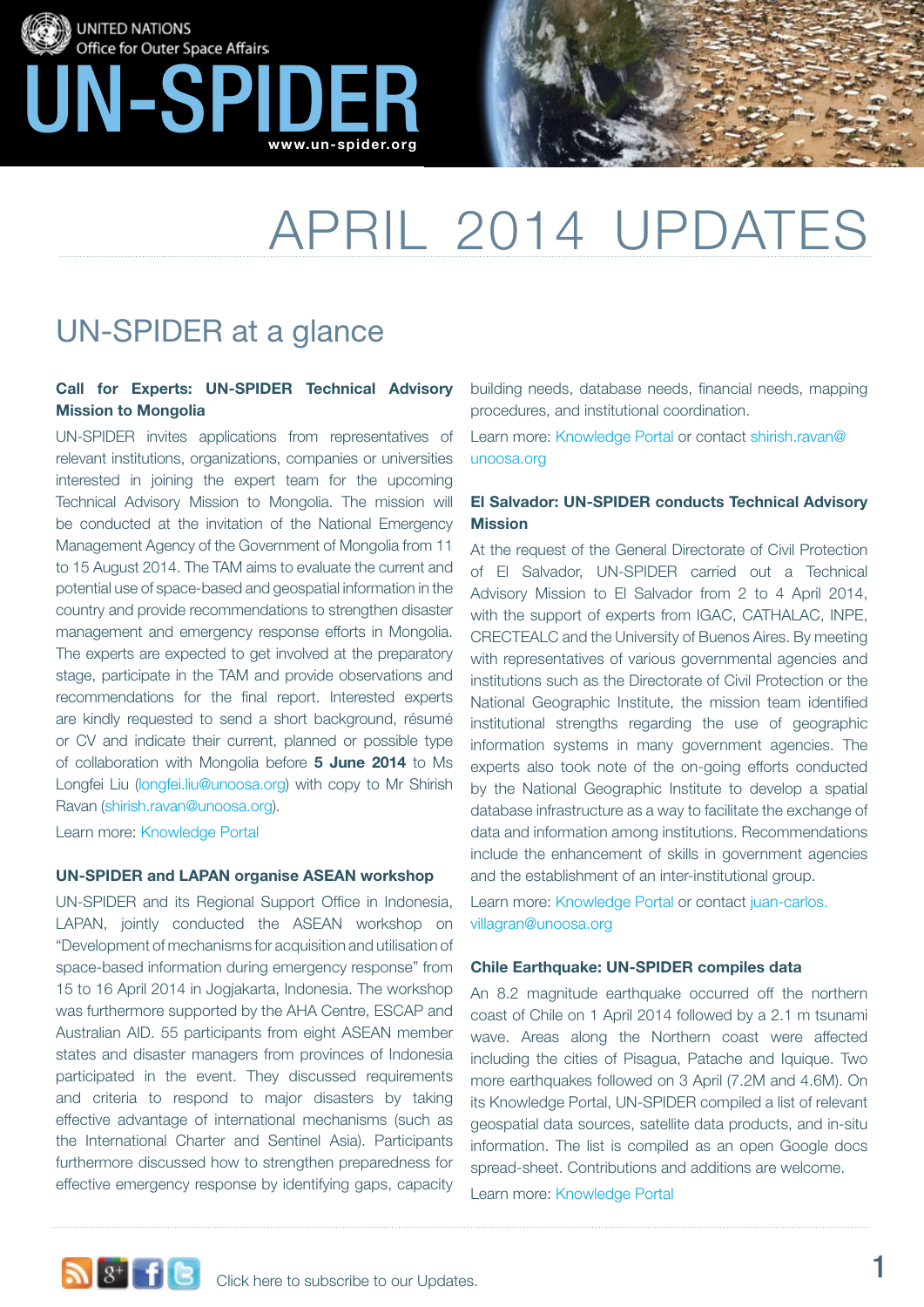#### **UN-SPIDER participates in ISDR Asia Platform**

UN-SPIDER participated in the first ISDR Asia Platform (IAP) meeting of 2014, which was hosted in Bangkok, Thailand, from 22 to 24 April 2014. The meeting served mainly to discuss the preparation of the 6th Asian Ministerial Conference on Disaster Risk Reduction (6AMCDRR) and to compile inputs to the Post 2015 Framework on Disaster Risk Reduction (Hyogo Framework for Action 2). The meeting was an opportunity for ISDR, ESCAP and other UN agencies to plan interventions to ensure that Disaster Risk Reduction (DRR) is well reflected in the Sustainable Development Goals. Additionally, UN-SPIDER discussed with JAXA, Sentinel Asia and ESCAP to make sure the topic of Space is given due consideration in the 6th AMCDRR and in the discussions about the post 2015 Framework for DRR during the World Conference on DRR at Sendai, Japan in March 2015.

Learn more[: Knowledge Portal o](http://www.un-spider.org/about-us/news/un-spider-participated-isdr-asia-platform)r contact shirish.ravan@ unoosa.org

#### **UN-SPIDER participates in training for International Charter: Space and Major Disasters**

Two UN-SPIDER experts participated in the Project Manager (PM) training for the International Charter: Space and Major Disasters from 10 to 11 April in Beijing, China. The PM training is one of the most important efforts to improve the effective operation of the Charter mechanism. The aim of the training was to provide a deeper understanding of the whole process of coordinating Charter activations to effectively

take advantage of this mechanism during emergencies. The training cours took place just before the 31st Board Meeting of the International Charter on 13 to 17 April in Beijing, during which the China National Space Administration (CNSA) took over the secretariat of the mechanism for the next six months.

Learn more: [Knowledge Portal](http://www.un-spider.org/about-us/news/un-spider-participates-training-international-charter-space-and-major-disasters) or contact longfei.liu@ unoosa.org

#### **UN-SPIDER to conduct Technical Advisory Mission to Bhutan**

UN-SPIDER is set to conduct a Technical Advisory Mission (TAM) to Bhutan from 2 to 6 June 2014. The TAM is organised at the request of the Royal Government of Bhutan to evaluate the current and potential use of space-based information in all the aspects of disaster management and to strengthen the disaster risk management in the country. Lead by a UN-SPIDER expert, the team comprised of international experts will meet with key disaster management authorities in the Government, UN agencies, regional and international organizations, initiatives, and private companies to discuss in depth the use of space technologies for disaster management, make recommendations and develop guidelines to improve the use of space-based information. The mission also includes a one-day national workshop on space technology and disaster management.

Learn more[: Knowledge Portal](http://www.un-spider.org/about-us/news/un-spider-conduct-technical-advisory-mission-bhutan) or shirish.ravan@unoosa.org

### News from our Regional Support Offices

#### **ROSA: Floods in Romania monitored by Copernicus EMS**

The Romanian Space Agency (ROSA), UN-SPIDER's Regional Support Office in Romania, provided support to the General Inspectorate for Emergency Situations for the activation of the Copernicus GIO Emergency Management Service (EMS) to monitor the floods that affected the southern part of the country at the end of April 2014. In the framework of the GEODIM project, ROSA, together with the National Meteorological Administration, helped the national Copernicus GIO EMS-authorized user to trigger the service, provided reference data and delivered the flood maps to the relevant users (i.e. civil protection and local authorities). In order to raise public awareness related to natural hazards and their effects, the reference and delineation flood maps were immediately published on ROSA's website.

Read more: [Knowledge Portal](http://www.un-spider.org/about-us/news/floods-romania-monitored-copernicus-ems)

#### **IGAC: First International Seminar on Remote Sensing**

The Master's programme in remote sensing of the Catholic University of Manizales of Colombia and UN-SPIDER's Regional Support Office in Colombia, IGAC, will organise their first international seminar on remote sensing from 8 to 10 May 2014 on the premises of the Catholic University of Manizales. The seminar is embedded in a strategy to streamline and promote this research area and further develop technologies to process and analyze remotely sensed data. The seminar focuses on topics such as the application of remote sensing in risk management, specifically in the prevention of forest fires, erosion, deforestation and desertification, as well as in the context of land use and environmental management. This seminar will be carried out by institutions and instructors with extensive knowledge and international experience. Read more: [Knowledge Portal](http://www.un-spider.org/about-us/news/igac-first-international-seminar-remote-sensing)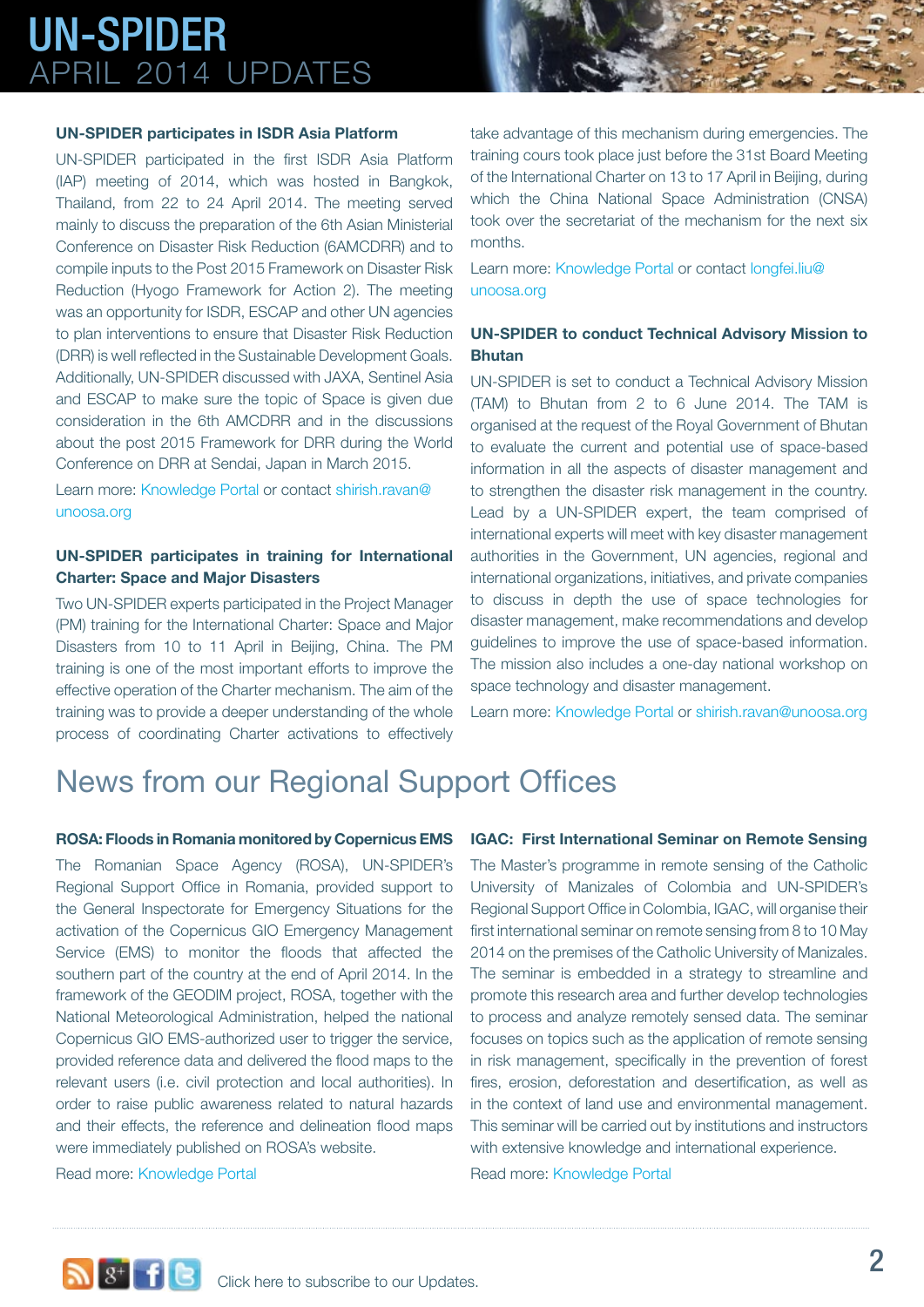#### **ICIMOD: Strengthening ties with the Chinese Academy of Sciences**

UN-SPIDER's Regional Support Office in Nepal, the International Centre for Integrated Mountain Development (ICIMOD), and the Chinese Academy of Sciences (CAS) are strengthening their collaboration. In early April, Prof. Bai Chunli from CAS and an eight-member delegation

visited ICIMOD in Nepal to discuss ways to strengthen the collaboration between the two institutions. ICIMOD and CAS have been strategic partners for decades, working in the areas of scientific research and knowledge sharing for sustainable mountain development.

Read more: [Knowledge Portal](http://www.un-spider.org/about-us/news/icimod-and-china-strengthen-ties)

### News from our Community

#### **Indonesia: Advanced disaster monitoring system**

Indonesia recently launched InAWARE, an advanced hazard early warning and monitoring system in order to enhance the country's emergency response capacities. The system was developed by Indonesia's National Disaster Management Agency (BNPB) and supported by the Office of Foreign Disaster Assistance of the United States Agency for International Development (USAID) .

Read more: [Knowledge Portal](http://www.un-spider.org/about-us/news/indonesia-launch-advanced-disaster-monitoring-system)

#### **Solomon Islands: International mechanisms activated for flood response**

Heavy rainfall, which caused flash flooding, affected the Solomon Islands in early April. Most affected was the area of the capital, Honaira, where thousands of people were displaced, and at least 19 persons were killed. The 48 hours of heavy rainfall caused the rivers around the capital to burst their banks, destroying important infrastructure – bridges and main roads. In order to support the flood response efforts, two international mechanisms were activated to provide satellite imagery and derived products: the International Charter: Space and Major Disasters and Sentinel Asia.

Read more: [Knowledge Portal](http://www.un-spider.org/about-us/news/solomon-islands-international-charter-and-sentinel-asia-provide-maps-and-imagery-flood)

#### **International Charter: Space and Major Disasters was activated six times in April**

Additionally to the activation for the flood event in the Solomon Islands, the International Charter: Space and Major Disasters was activated four more times. On 2 April, the UN-SPIDER Regional Support Office Comisión Nacional de Actividades Espaciales (CONAE) activated the mechanism due to a tsunami warning in Chile. The International Charter was activated on 11 April in Australia, after the cyclone that hit the Solomon Islands also reached the Australian coast with heavy winds and rainfall. Another activation in Chile was due to forest fires on 14 April, that took the lives of 12 people and destroyed more than 500 homes. The mechanism was also activated on 15 April due to a landslide in Tajikistan. On 29 April, the mechanism was again activated to support flash flood response efforts in Afghanistan.

Read more: [International Charter](http://www.disasterscharter.org/web/charter/activations)

#### **ESA successfully launched the first satellite of the Copernicus programme – Sentinel 1**

The European Space Agency (ESA) launched the Sentinel 1 satellite of the Copernicus programme on 3 April. Sentinel 1 is equipped with instruments to observe the Earth's surface in all weather conditions, day and night. One of the main applications of this mission will be maritime monitoring – ice and ship monitoring, as well as support for oil pollution detection and tracking. The satellite will also provide data on forest management, deforestation monitoring, and for agricultural planning. Another important application of Sentinel 1 is in emergency management – for flood, landslide and volcano monitoring and for the mapping of earthquakeprone zones. Approximately two weeks after its launch, Sentinel 1 already captured flooding in Namibia.

Read more: [Knowledge Portal](http://www.un-spider.org/about-us/news/esa-successful-launch-first-mission-eu-copernicus-programme)

#### **Copernicus Master: Earth Observation Competition launched**

The European Earth observation programme Copernicus has launched the Copernicus Masters competition. The competition gives recognition to ideas to utilize Earth Observation data for commercial purposes and socially relevant projects. The winners will get cash prizes and technical support in realizing their ideas. The target group of participants include start-up companies from all over the world, students, researchers and also established companies in the area of space-based data implementation. The deadline for submission is **13 July 2014**.

Read more: [Knowledge Portal](http://www.un-spider.org/about-us/news/copernicus-master-earth-observation-competition-launched)

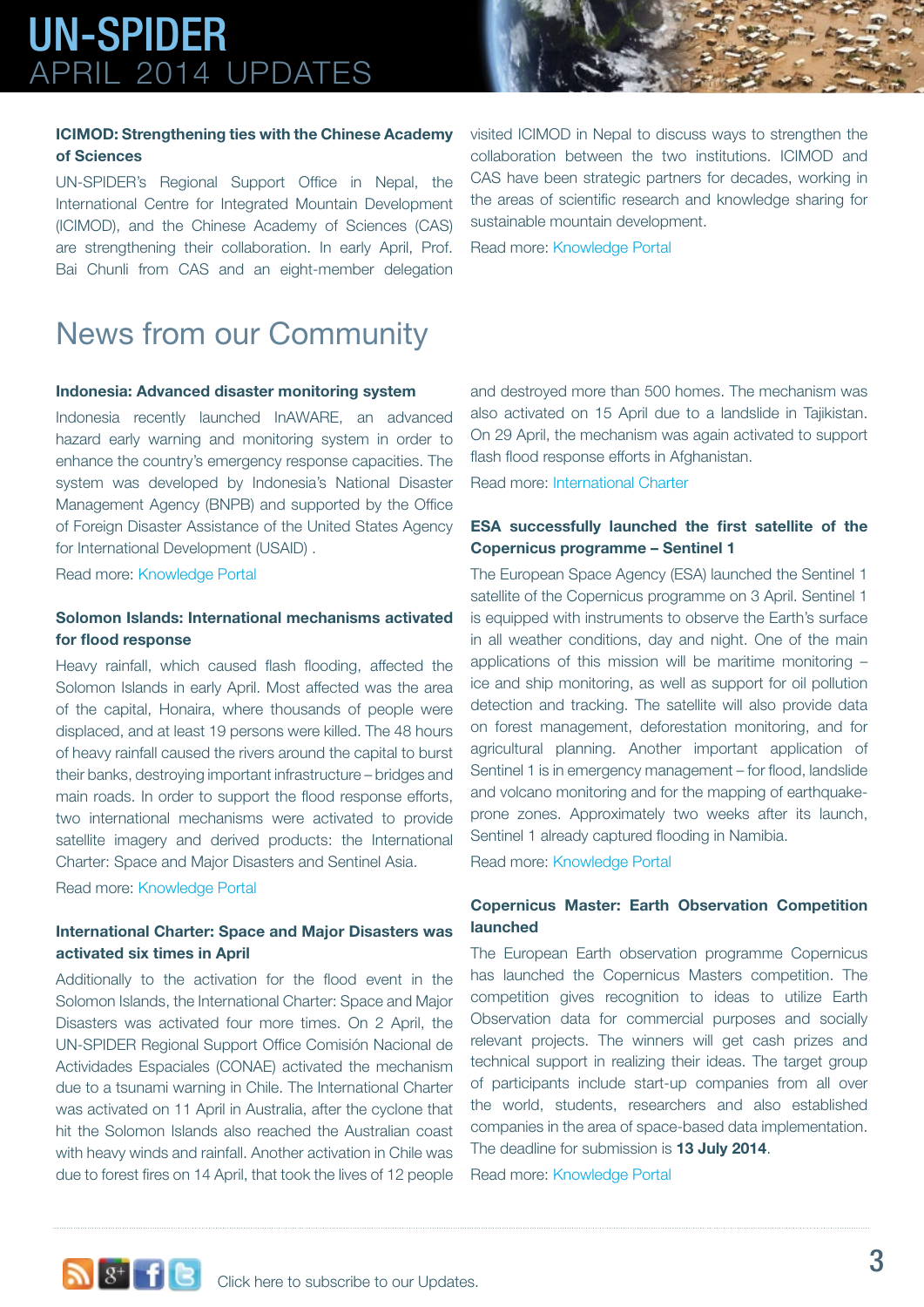#### **IWG-SEM released emergency mapping guidelines**

The International Working Group on Satellite-based Emergency Mapping (IWG-SEM) published a working document on mapping guidelines. The document aims to create a baseline for exchange and cooperation among Emergency Mapping Organizations. The guidelines' purpose is to standardize mapping efforts in content management and to provide stakeholders with common principles and strategies for data sharing and communication problem solving.

Read more: [Knowledge Portal](http://www.un-spider.org/about-us/news/iwg-sem-released-emergency-mapping-guidelines)

#### **System to track drought dynamics developed by University of Cincinnati geographers**

Researchers at the University of Cincinnati's Department of Geography are working on detecting drought patterns across the United States by implementing an event-based spatialtemporal data model. The model targets the dynamics of agricultural drought in order to detect, track and monitor these conditions. Data for this study was collected with the help of the European Space Agency's Soil Moisture and Ocean Salinity satellite. The sensors track spatial and temporal variations in soil moisture, in up to 5 cm depth. Drought is one of the most costly disasters with various impacts. Prediction of time and severity will provide valuable information for disaster risk management and response plans.

Read more: [Knowledge Portal](http://www.un-spider.org/about-us/news/system-track-drought-dynamics-developed-university-cincinnati-geographers)

#### **Satellites show effects of long-term drought on the Congo rainforest**

A new analysis of data derived from various satellite sensors shows that Congo's rainforest, the second-largest tropical rainforest in the world, has suffered from long-term drought over the past ten years. The study included data from the Moderate Resolution Imaging Spectroradiometer (MODIS) instrument on NASA's Terra satellite, the NASA/JAXA Tropical Rainfall Measuring Mission, NASA's Quick Scatterometer (QuickScat), and NASA's Gravity Recovery and Climate Experiment, a joint mission with the German Aerospace Center. It revealed a large-scale decline in greenness of the analyzed areas by calculating the "Enhanced Vegetation Index".

Read more: [Knowledge Portal](http://www.un-spider.org/about-us/news/satellites-show-effects-long-term-drought-congo-rainforest)

#### **New Geographic Information System to be launched by Viet Nam in the Mekong Delta**

Viet Nam's Ho Chi Minh City National University is working in conjunction with the southwestern provinces of Dong Thap, Soc Trang, Can Tho and Long An to integrate the regions' discrete spatial databases into a unified platform designated as the Mekong Delta Geographic Information System. Local governments in the region will benefit from the streamlined access to updated information on the status of the natural resources allowing for better leadership and management of socio-economic development in the region.

Read more: [Knowledge Portal](http://www.un-spider.org/about-us/news/new-gis-be-launched-vietnam-mekong-delta )

### Upcoming events

#### **26-30 May 2014, Kiev, Ukraine, Fourth International Conference on Earth Observations for sustainable Development and Security**

The goal of the Conference is to discuss the prospects of aero- and space-born data utilization for agriculture, natural resources management, sustainable development and security in the context of GEOSS, GMES/Copernicus, INSPIRE activities and implementation of the Ukrainian segment of GEOSS (GEO-UA system). A particular focus will be on Earth observation applications in agriculture: international initiatives and projects (GEO-GLAM, JECAM, SIGMA), crop mapping and identification, crop yield forecasting, crop area estimation, biophysical parameters retrieval, calibration and validation.

#### **5-6 June 2014, Bonn, Germany: United Nations/ Germany Expert Meeting on the Use of Space-based Information for flood and drought risk reduction**

UN-SPIDER and its partners are jointly organizing the United Nations/Germany Expert Meeting on the Use of Spacebased Information for flood and drought risk reduction in Bonn, Germany, on 5 and 6 June 2014. This year's Expert Meeting will focus on the use of space technologies to improve disaster-risk reduction. Floods and droughts will serve as examples for hazard types that have recently affected countries around the globe. The application deadline for funded participation was 22 April 2014, however it is still possible to apply for non-funded participation.

Read more: [Knowledge Portal](http://www.un-spider.org/BonnExpertMeeting2014)

Read more: [Knowledge Portal](http://www.un-spider.org/event/7248/2014-05-26/fourth-international-conference-earth-observations-sustainable-development-and)